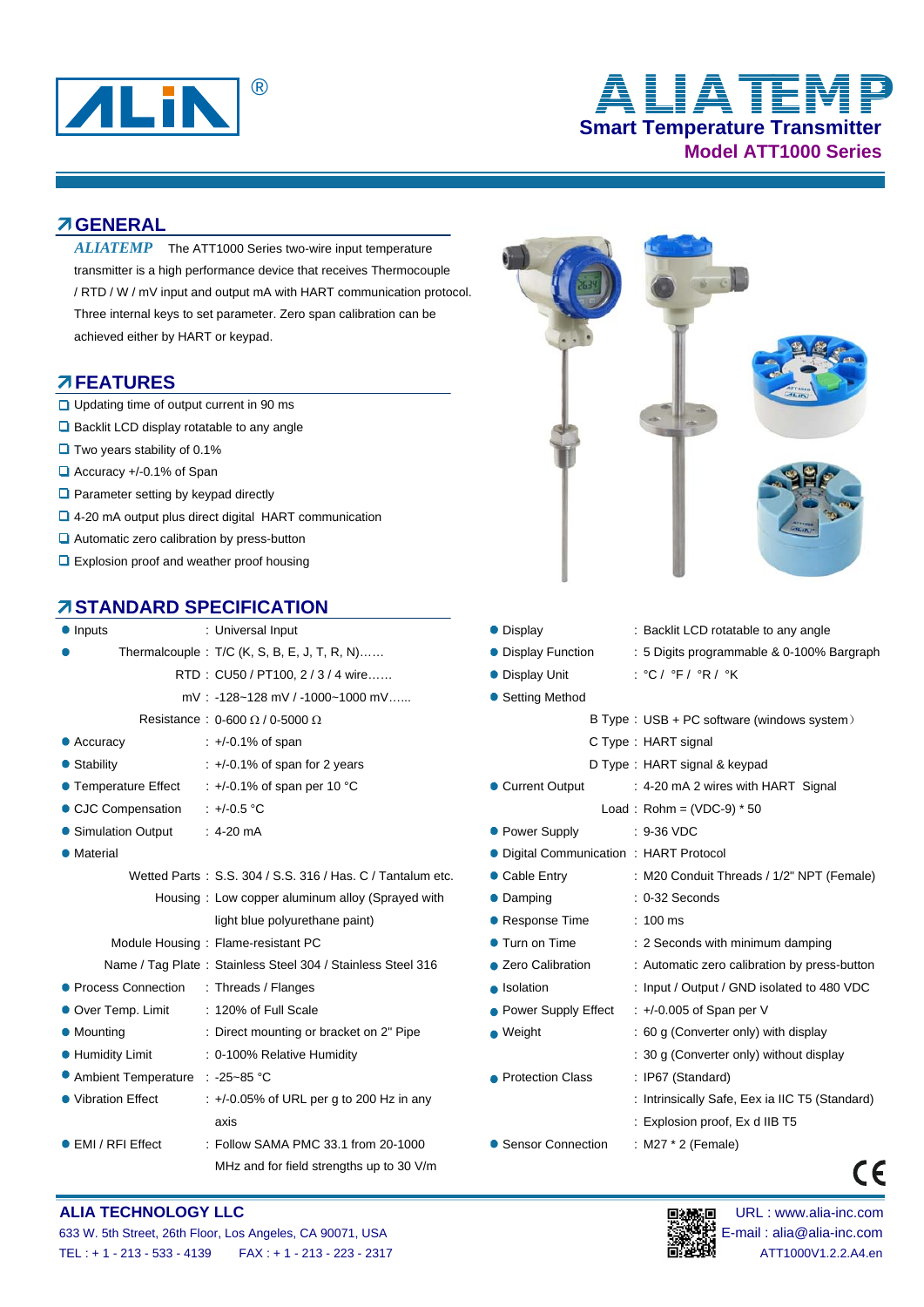# **MEASURING RANGE**

| Input Type |               | Range (°C)   |    |                | Range (°F) |    |        | Standards                   | Apply to ATT1000 |  |
|------------|---------------|--------------|----|----------------|------------|----|--------|-----------------------------|------------------|--|
| T/C        | Κ             | $-200.0$     | to | 1372.0         | $-328.0$   | to | 2501.6 | IEC 584-1 (ITS-90)          |                  |  |
|            | S             | 0.0          | to | 1768.0         | 32.0       | to | 3214.4 | IEC 584-1 (ITS-90)          |                  |  |
|            | B             | 100.0        | to | 1820.0         | 212.0      | to | 3308.0 | IEC 584-1 (ITS-90)          | Type B<br>Type C |  |
|            | E             | $-200.0$     | to | 1000.0         | $-328.0$   | to | 1832.0 | IEC 584-1 (ITS-90)          |                  |  |
|            | J             | $-200.0$     | to | 1200.0         | $-328.0$   | to | 2192.0 | IEC 584-1 (ITS-90)          | Type D           |  |
|            | T             | $-200.0$     | to | 400.0          | $-328.0$   | to | 752.0  | IEC 584-1 (ITS-90)          |                  |  |
|            | R             | 0.0          | to | 1768.0         | 32.0       | to | 3214.4 | IEC 584-1 (ITS-90)          |                  |  |
|            | $\mathsf{N}$  | $-200.0$     | to | 1300.0         | $-328.0$   | to | 2372.0 | IEC 584-1 (ITS-90)          |                  |  |
|            | DIN L         | $-200.0$     | to | 900.0          | $-328.0$   | to | 1652.0 | DIN 43710                   |                  |  |
|            | DIN U         | $-200.0$     | to | 600.0          | $-328.0$   | to | 1112.0 | <b>DIN 43710</b>            | Type D           |  |
|            | W5Re26        | 0.0          | to | 2000.0         | 32.0       | to | 3632.0 | ASTM E 988-96               |                  |  |
|            | <b>GOST L</b> | $-200.0$     | to | 800.0          | $-328.0$   | to | 1472.0 | GOST R 8.585-2001           |                  |  |
|            | <b>CU10</b>   | $-50.0$      | to | 250.0          | $-58.0$    | to | 482.0  | Edison Copper Winding No.15 | Type D           |  |
|            | <b>CU50</b>   | $-50.0$      | to | 200.0          | $-58.0$    | to | 392.0  | GOST 6651-94(0.00426)       | Type B, D        |  |
|            | <b>CU50</b>   | $-185.0$     | to | 200.0          | $-301.0$   | to | 392.0  | GOST 6651-94(0.00428)       | Type D           |  |
|            | <b>CU100</b>  | $-50.0$      | to | 200.0          | $-58.0$    | to | 392.0  | GOST 6651-94(0.00426)       | Type B, D        |  |
|            | <b>CU100</b>  | $-185.0$     | to | 200.0          | $-301.0$   | to | 392.0  | GOST 6651-94(0.00428)       | Type D           |  |
|            | <b>PT50</b>   | $-200.0$     | to | 550.0          | $-328.0$   | to | 1022.0 | GOST 6651-94(0.00391)       | Type C, D        |  |
| <b>RTD</b> | PT50          | $-200.0$     | to | 550.0          | $-328.0$   | to | 1022.0 | IEC751 (ITS-90)(0.00385)    | Type D           |  |
|            | PT100         | $-200.0$     | to | 850.0          | $-328.0$   | to | 1562.0 | IEC751 (ITS-90)(0.00385)    | Type B, C, D     |  |
|            | PT100         | $-200.0$     | to | 645.0          | $-328.0$   | to | 1193.0 | JIS 1604(0.003916)          | Type D           |  |
|            | PT100         | $-200.0$     | to | 550.0          | $-328.0$   | to | 1022.0 | GOST 6651-94(0.00391)       |                  |  |
|            | PT200         | $-200.0$     | to | 850.0          | $-328.0$   | to | 1562.0 | IEC751 (ITS-90)(0.00385)    | Type D           |  |
|            | <b>PT500</b>  | $-200.0$     | to | 850.0          | $-328.0$   | to | 1562.0 | IEC751 (ITS-90)(0.00385)    | Type C, D        |  |
|            | PT1000        | $-200.0$     | to | 850.0          | $-328.0$   | to | 1562.0 | IEC751 (ITS-90)(0.00385)    |                  |  |
|            | Ni 120        | $-70.0$      | to | 300.0          | $-94.0$    | to | 572.0  | Edison Curve No.7           | Type D           |  |
| Ohm        |               | $0.0 \Omega$ | to | 600.0 $\Omega$ |            |    |        |                             | Type C, D        |  |
|            |               | $0.0 \Omega$ | to | 5000 $\Omega$  |            |    |        |                             |                  |  |
| mV         |               | $-128.0$ mV  | to | 128.0 mV       |            |    |        |                             | Type C           |  |
|            |               | $-1024$ mV   | to | +1024 mV       |            |    |        |                             |                  |  |
|            |               | $-120.0$ mV  | to | 120.0 mV       |            |    |        |                             | Type D           |  |
|            |               | $-1000$ mV   | to | $+1000$ mV     |            |    |        |                             |                  |  |

# **WIRING DIAGRAM**

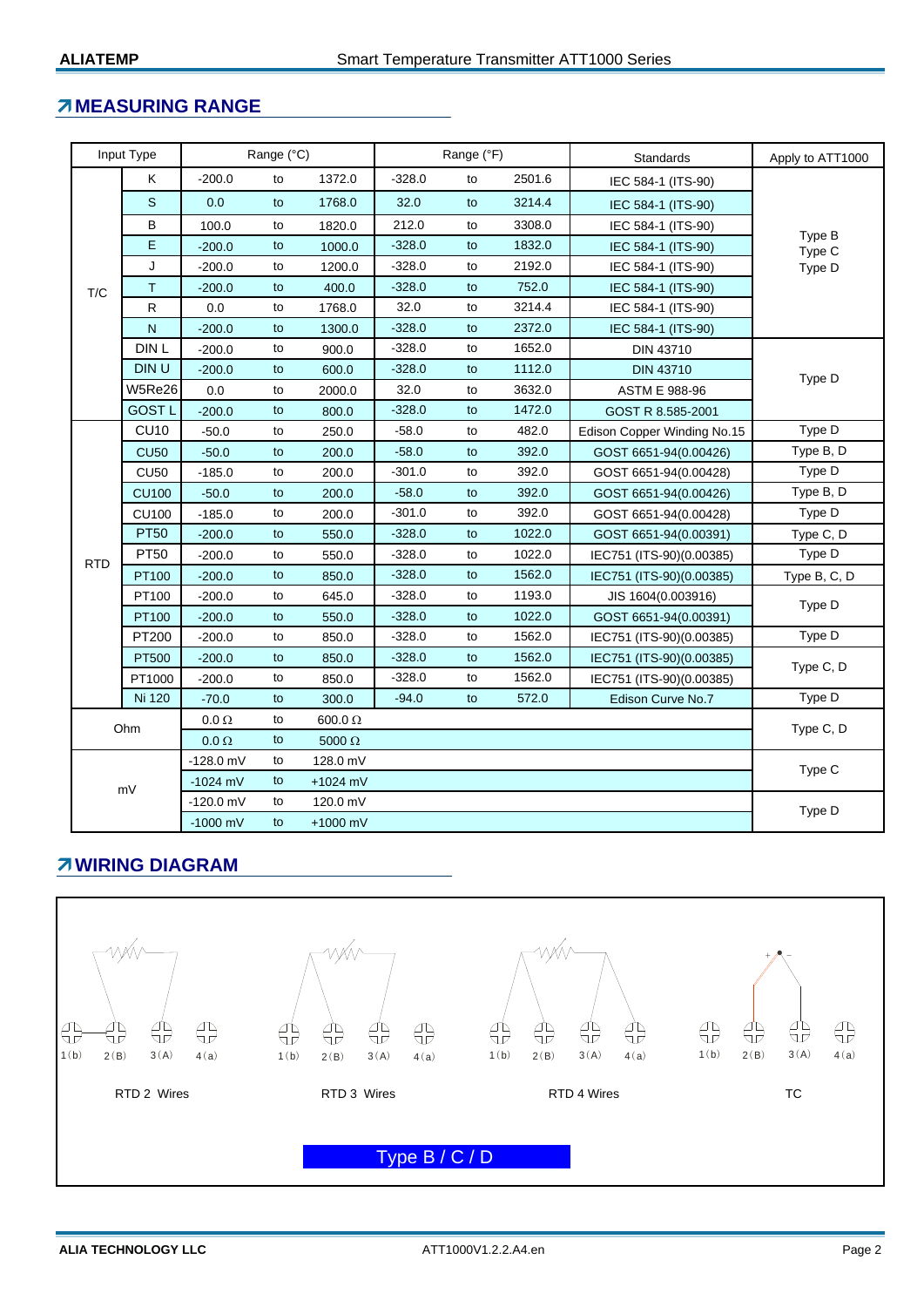# **ZDIMENSIONS**